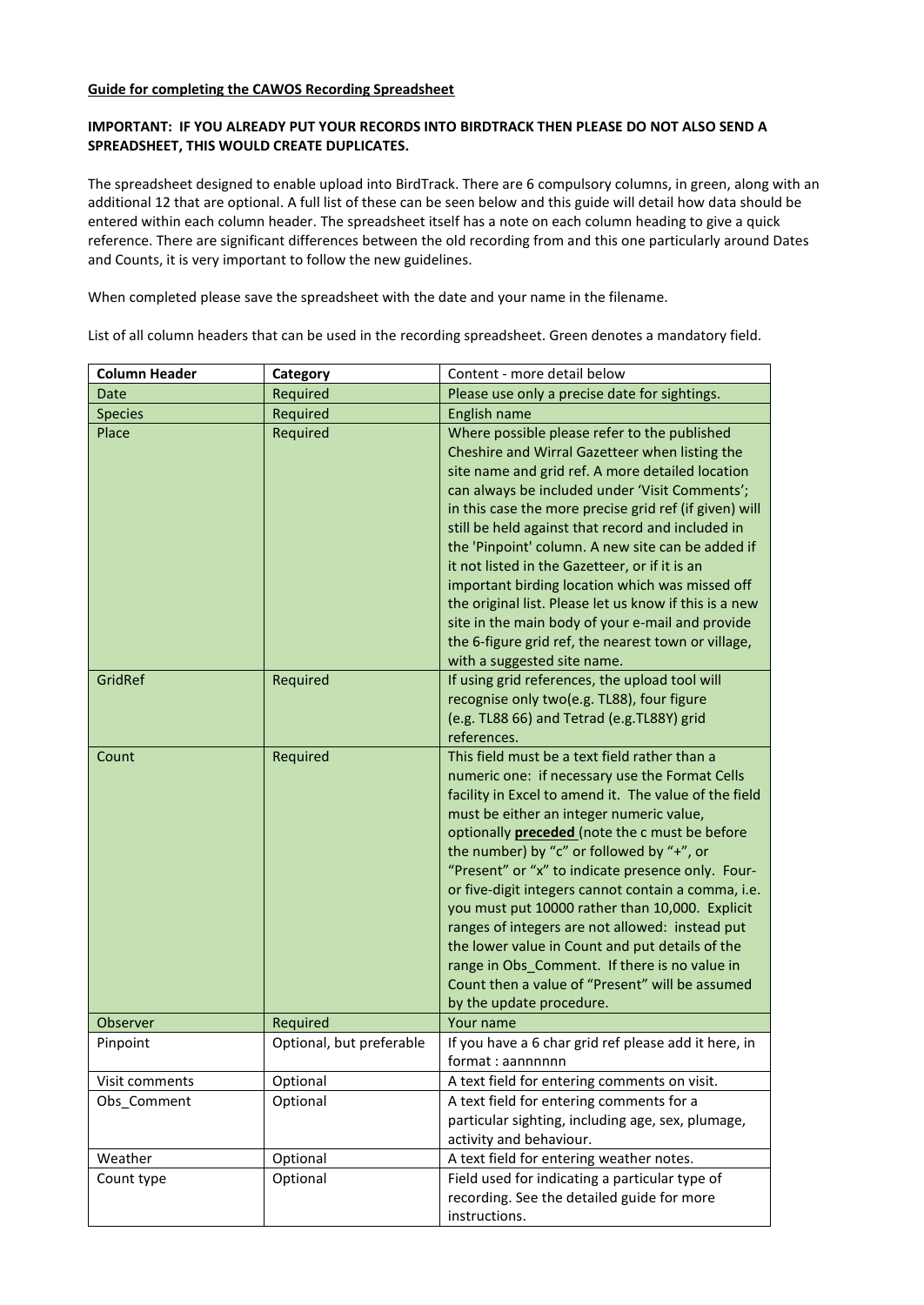| Sensitive       | Optional | Please enter 'Y' to indicate if a sighting should be<br>noted as 'Sensitive'.                                    |
|-----------------|----------|------------------------------------------------------------------------------------------------------------------|
| Habitat         | Optional | A text field for entering notes on habitat for a<br>particular sighting.                                         |
| <b>Breeding</b> | Optional | Field used to indicate the level of breeding<br>evidence noted. See the detailed guide for more<br>instructions. |
| Start time      | Optional |                                                                                                                  |
| End time        | Optional |                                                                                                                  |

## **Formatting**

Certain columns, such as 'Breeding' require the cells to be formatted for 'Text' entry. In Microsoft Excel, you can do this by right clicking on the cell, and then clicking on 'Format cell(s)'. Next, click on the 'Number' tab and select the 'Text' option. Click on 'Ok' to finish.

The spreadsheet does not need to include all column headers, only those for which you are intending to enter data.

## **Date**

The exact observation date is required for each sighting you are uploading. There are several different date format options that you can use:

- DD/MM/YYYY
- DD-MM-YYYY
- DD-MM-YY
- DD-MON-YYYY
- DD-MON-YY

We no longer have the same flexibility as in the 'old' system with dates so if this is a Week/Month/Annual, or any other variable, summary then specify the first date and enter an appropriate comment in the Observer Comments field.

### **Species**

Use the English or Scientific name. They do not have to be entered in any specific order.

### **Place**

Where possible please refer to the published Cheshire and Wirral Gazetteer when listing the site name and grid ref. A more detailed location can always be included under 'Visit Comments'; in this case the more precise grid ref (if given) will still be held against that record. A new site can be added if it cannot readily be included under another site already listed, or if it is an important birding location which was missed off the original list. Please let us know if this is a new site in the main body of your e-mail and provide the 6-figure grid ref, the nearest town or village, with a suggested site name.

The 'Place' column should contain a relevant CAWOS site name where observations were made. Please avoid overly general site names (e.g., 'Yorkshire', 'North Norfolk'), those giving no location information (e.g., 'Home', 'Garden') or those revealing sensitive information such as your actual address (e.g., '123 Fake Street, IP24 2QQ' or 'Golden Eagle nest'). If you are recording sightings from your garden, using the local suburban district or village name are sufficient.

### **GridRef**

This must be a four-figure, two-figure or tetrad grid reference, e.g. SK0069, SJ29 or SJ76F. If you have a six-figure reference, work out the four-figure reference from it to go into GridRef and put the six-figure reference in Pinpoint (see later).

# **Count**

This field must be a text field rather than a numeric one: if necessary use the Format Cells facility in Excel to amend it. The value of the field must be either an integer numeric value, optionally preceded by "c" or followed by "+", or "Present" or "x" to indicate presence only. Four- or five-digit integers cannot contain a comma, i.e. you must put 10000 rather than 10,000. Explicit ranges of integers are not allowed: instead put the lower value in Count and put details of the range in Obs Comment. If there is no value in Count then a value of "Present" will be assumed by the update procedure.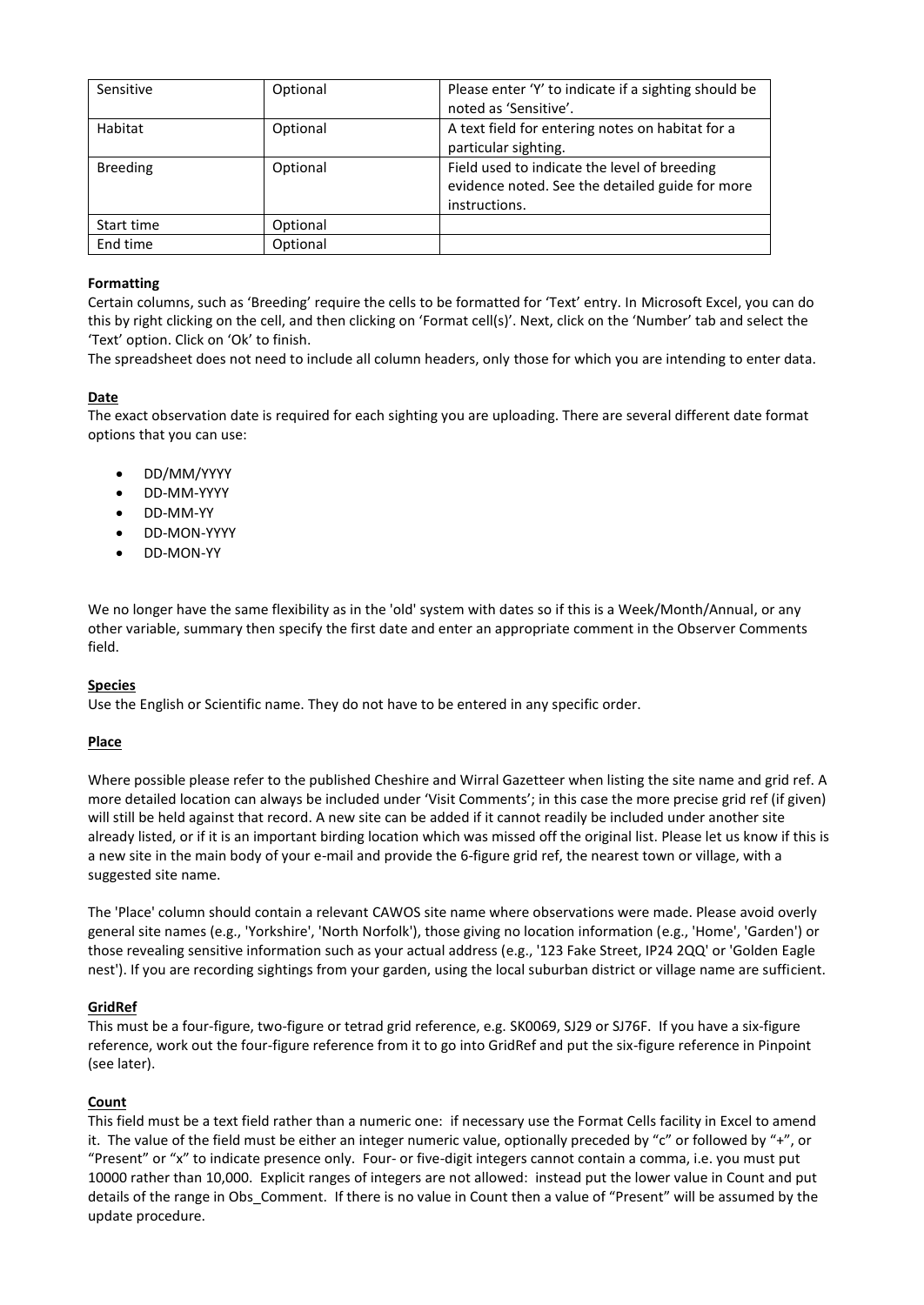## **Observer**

Your name.

## **Pinpoint**

If you have a six-figure grid reference, please use this field. This is especially important for significant and rarity records.

## **Start and End Time**

In the spreadsheet it is possible to add Start and End times to your visits for a particular site, which can add significant value to any list-based observations. These can be entered in the following format:

- HH:MM
- H:MM

Note that Start and End times must be entered in separate columns and be in the standard five minute blocks (e.g., 00:05, 00:10).

## **Visit comments**

This column allows you to enter any comments or additional information you may have for a particular visit. There is a 1,000 character limit for this field. Text in excess of this may be cut off or cause the upload to fail entirely. Only one visit comment needs to be entered per visit. In particular it should be used to expand Place information.

## **Obs\_Comment**

This optional column can be used for any comments relating to species observation, for example behaviour notes. This field has a 1,000 character text limit and should not be confused with the visit comment. Use this column for sex, age, plumage, activity and behaviour detail.

## **Weather**

As with visit comments column, this optional field allows you to enter comments regarding the weather encountered during your visit. This field has a 500 character limit and only needs to be entered once per visit.

### **Count type**

This column can be used to highlight visits where species were recorded in a particular way. The field can only contain numbers, with each number representing a certain count type:

| Code | <b>Type</b>         | <b>Comment</b>                               |
|------|---------------------|----------------------------------------------|
| 0    | General             | For all general records                      |
| 1.   | <b>Seawatch</b>     | For records logged during seawatches         |
|      | Visible migration   | For records logged during visible migration  |
| 3    | Roost count (tidal) | For records logged during tidal roost counts |
| 4    | Roost count (other) | For records logged during other roost counts |
|      | <b>Atlas</b>        | For records logged during Atlas surveying    |

### **Sensitive**

For sightings of sensitive species or those involving a more unusual species at a sensitive location, this column can be used to mark and hide it from public outputs in BirdTrack. Entering either a 'Y' or a '1' marks a sighting as 'Sensitive' on the spreadsheet.

### **Habitat**

Any particular notes on the habitat for a species sighting can be entered in this column. There is a limit of 200 characters for this field.

Species included in the rare species list are automatically hidden from public outputs during the breeding (and/or during the non-breeding season, for some species). Records of such species do not need to be manually set to 'sensitive'.

# **Breeding**

Although only an optional field, adding breeding evidence for any of your sightings during spring and summer will significantly increase the value of your data. The breeding evidence needs to be entered as a number with the cells formatted for 'Text'.